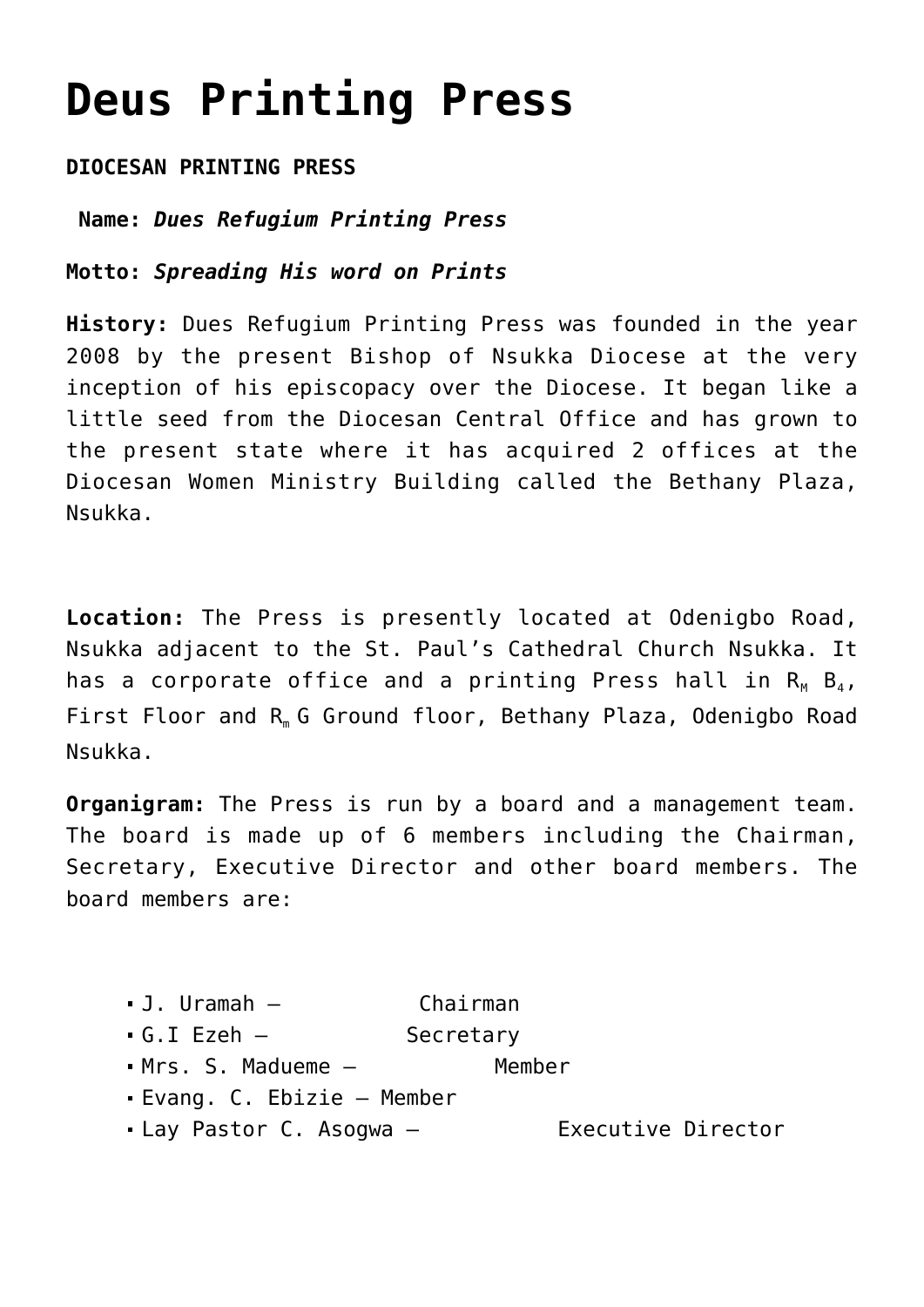The management comprises of the Director and two managers of operations and productions respectively

**Staff Strength:** The Press has in its employment present;

- The Administrator/Director
- The Manager, Operations
- The Manager, productions/Impression machine operator
- 2 designers (Graphics)
- A lithographer
- A word processor
- A cashier.

## It has a total staff strength of 8

**Equipment:** There is a serious effort by the board and management of the press to bring the Press to a  $21^{st}$  Century standard. Press with State of the art digital and ICT compliant equipment. These will make for enhanced productively, speeds delivery gears towards building a unique brand and customer state satisfaction therefore we have acquired.

## **Graphic design equipment.**

We have a competent design section of computers, printing machines both colour and black & white printers to serve clients

- A Lithographic machine for plate making.
- A cutting machine for cutting of all papers of sizes and shapes with precision and accuracy.
- Impression machine for printing of paper works of all kinds.